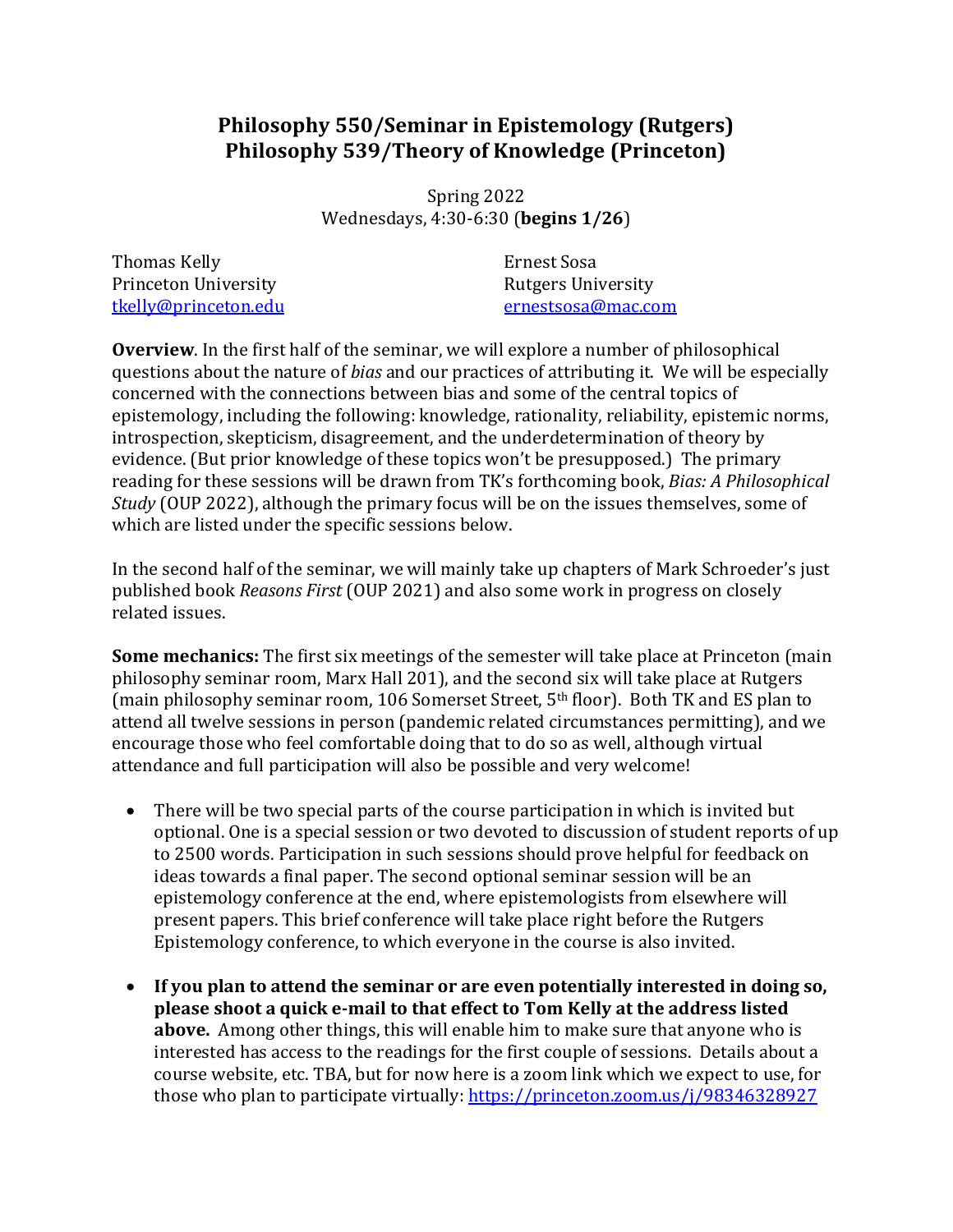## **Schedule (subject to change at the discretion of the instructors)**

### **Part 1: Bias and the Theory of Knowledge (@ Princeton, Marx Hall Room 201)**

### **1. Norms, Rationality, and the Perspectival Character of Bias Attributions (January 26th)**

- Some issues: What is it to be biased, in the pejorative sense? What is the relationship between bias and rationality? Might rationality sometimes *require* us to be biased? Might morality? Accusations of bias are frequently disputed. How should we understand such disputes? Why do accusations of bias so frequently inspire not only denials but also *countercharges* of bias, to the effect that it is actually the original accuser who is biased, and it is this which explains why they mistakenly attribute bias in the first place?
- Reading: *Bias*, Chapter 3.

### **2. Introspection and the Bias Blind Spot (February 2nd)**

- Some issues: Why are we so quick to attribute bias to other people, and so slow to attribute it to ourselves? How do the psychologists who have documented this "bias blind spot" explain it, and what are the strengths and weaknesses of their preferred explanations? The characteristic biases of introspection, and its unreliability as a way of detecting one's own biases. Is the unreliability of introspection as a way of detecting bias a contingent fact, or a necessary one?
- Reading: *Bias*, Chapter 4.

### **3. Norms of Objectivity (February 9th).**

- Objectivity as an intellectual ideal and its characteristic norms. How should we understand the venerable Socratic norm, "Follow the argument wherever it leads!"?
- Reading: *Bias*, Chapter 6.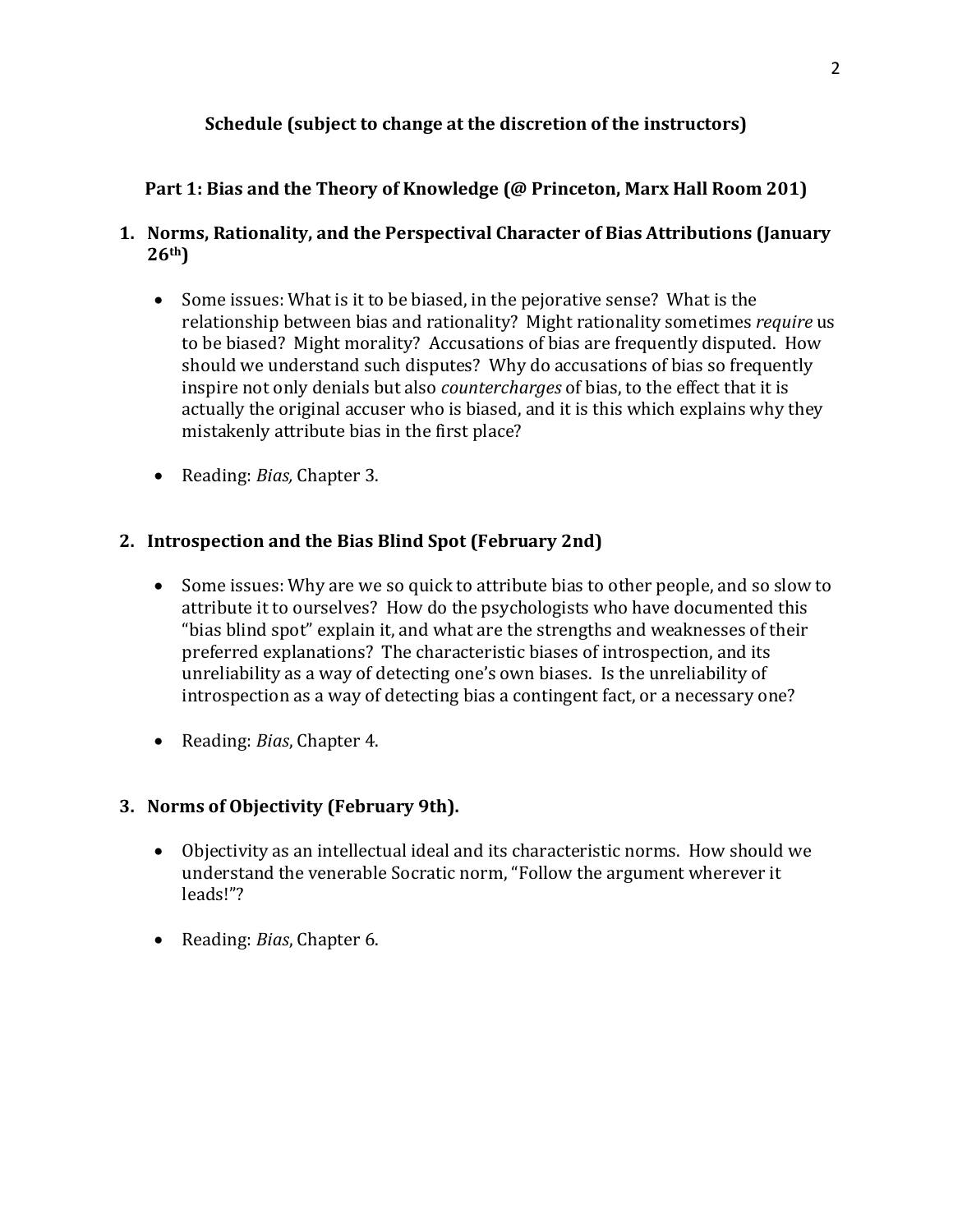### **4.** Bias and Knowledge (February 16th)

- Some issues: How is bias related to *knowledge?* In what ways does bias exclude or threaten knowledge? Is a person's being biased about some question incompatible with their knowing the truth about it? Can biased beliefs be knowledge? Although biases are often taken to threaten knowledge, it's also true that some of the most interesting science and philosophy of recent decades is naturally interpreted as suggesting that biases are actually essential to acquiring knowledge, and to successfully finding our way around the world. Is this true? If so, what is the significance of that fact?
- Reading: *Bias*, §7.4, §7.5, Chapter 8.

### **5. Skepticism, Reliability, and Philosophical Methodology (February 23rd).**

- Some questions: Are we biased against skepticism, and in favor of common sense? If so, what follows? What are the implications of "biased knowing" for philosophical methodology, and for the norms that we should follow when doing philosophy itself? What is the relationship between (being free from) bias and being *reliable*? What is the philosophical significance of the fact that biased people might be highly reliable when their biases dovetail with their environment in the right ways?
- Reading: *Bias*, Chapter 9.

### **6.** Bias and the Epistemology of Disagreement (March 2nd)

- The late Supreme Court justice Antonin Scalia firmly believed, and argued at length, that legal access to abortion is not a constitutionally protected right, given a correct understanding of the U.S. Constitution and what it requires. Many people who thought otherwise didn't treat this as a reason to doubt their own contrary opinion, in part because they suspected that, whatever Scalia's other credentials to pronounce on the issue, he was not unbiased about it. More generally, we frequently attribute bias to others in contexts in which doing so makes it easier to retain our own convictions in the face of what would otherwise be formidable disagreement. What philosophical issues are raised by this common practice?
- Reading: *Bias*, Chapter 10.

### **March 9th and March 16th: No Class, Princeton and Rutgers Spring Breaks**